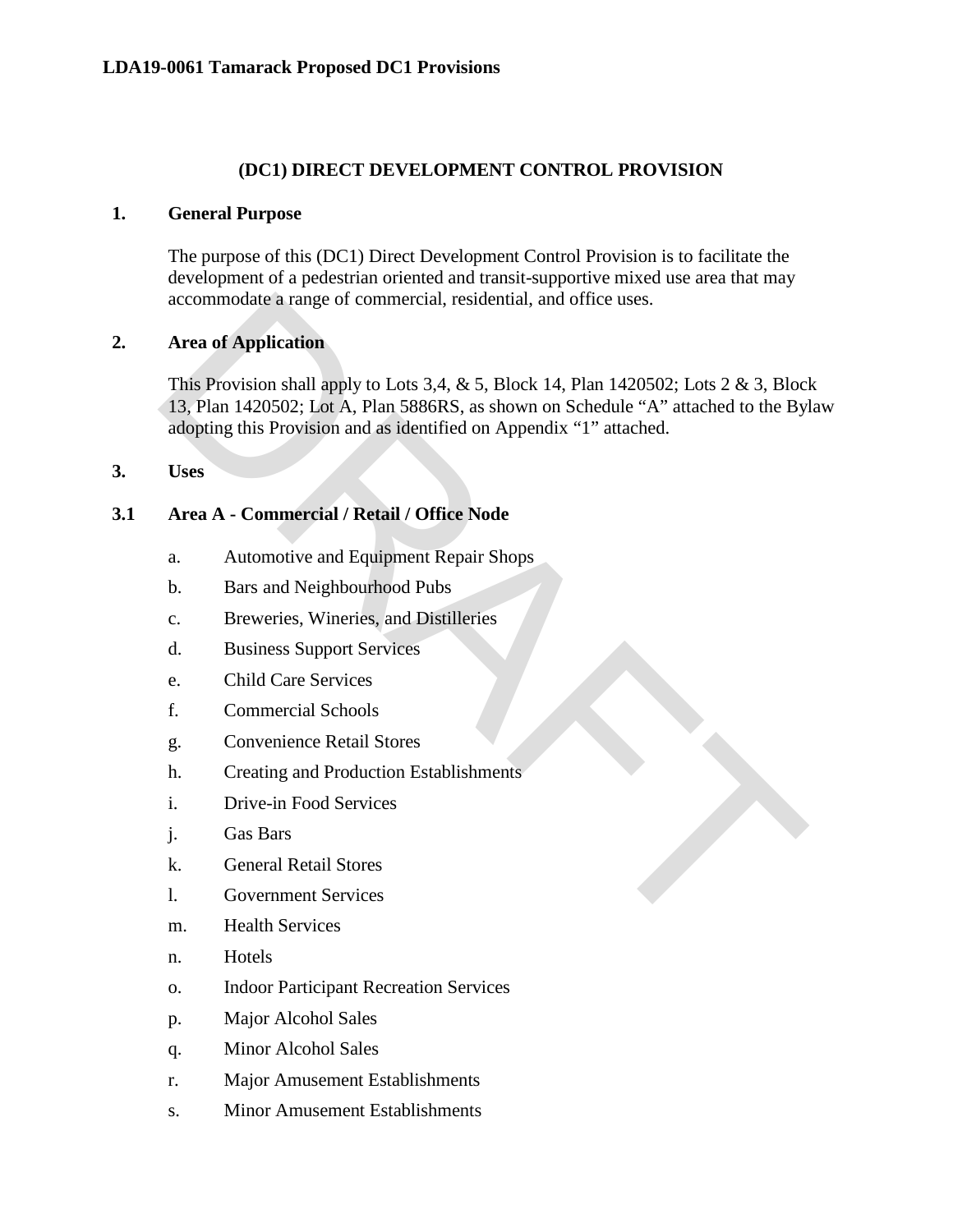- t. Media Studios
- u. Minor Service Stations
- v. Personal Service Shops
- w. Private Clubs
- x. Private Education Services
- y. Professional, Financial and Office Support Services
- z. Public Libraries and Cultural Exhibits
- aa. Rapid Drive-through Vehicle Services
- bb. Recycling Depots
- cc. Residential Sales Centre
- dd. Restaurants
- ee. Special Event
- ff. Specialty Food Services
- gg. Market
- hh. Veterinary Services
- ii. Fascia On-premises Signs
- jj. Freestanding On-premises Signs
- kk. Major Digital Signs
- ll. Minor Digital Off-premises Signs
- mm. Minor Digital On-premises Signs
- nn. Minor Digital On-premises Off-premises Signs 2. Publie Libraries and Cultural Exhibits<br>
aa. Rapid Drive-through Vehicle Services<br>
bb. Recycling Depots<br>
cc. Residential Sales Centre<br>
dd. Restaurants<br>
ee. Special Fvent<br>
Experiment Pool Services<br>
gg. Market<br>
hh. Veteri
- oo. Projecting On-premises Signs
- pp. Roof On-premises Signs
- qq. Spectator Entertainment Establishments
- rr. Temporary On-premises Signs

## **3.2 Area B – Pedestrian Friendly Commercial Node**

- a. Bars and Neighbourhood Pubs
- b. Business Support Services
- c. Child Care Services
- d. Commercial Schools
- e. Convenience Retail Stores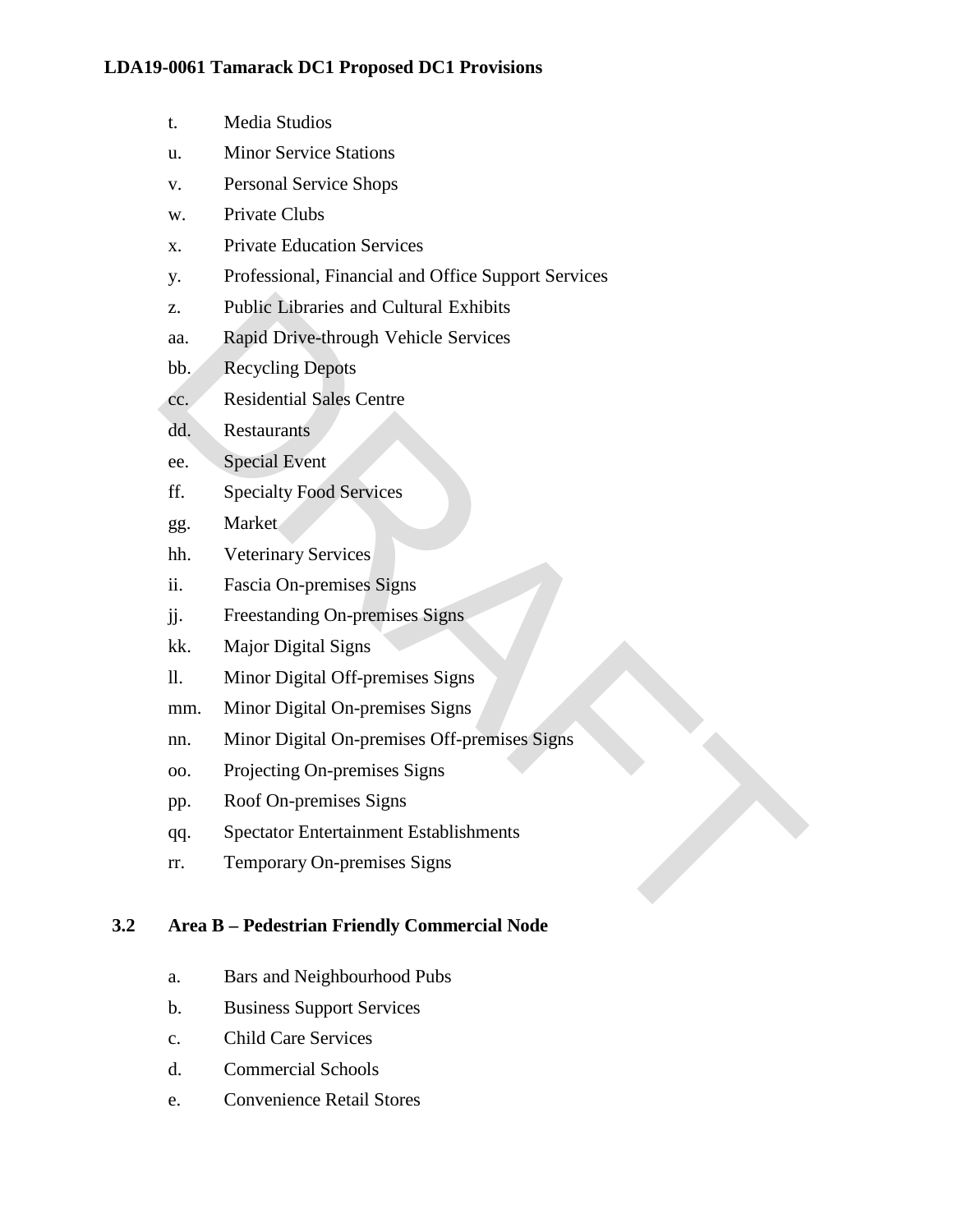- f. Drive-in Food Services
- g. General Retail Stores
- h. Government Services
- i. Health Services
- j. Hotels
- k. Indoor Participant Recreation Services
- l. Minor Alcohol Sales
- m. Minor Amusement Establishments
- n. Personal Service Shops
- o. Professional, Financial and Office Support Services 1. Minor Alcohol Sales<br>
m. Minor Amusement Establishments<br>
n. Personal Service Shops<br>
6. Professional, Financial and Office Support Services<br>
p. Public Libraries and Cultural Exhibits<br>
4. Restaurants<br>
8. Special Event<br>
t.
- p. Public Libraries and Cultural Exhibits
- q. Residential Sales Centre
- r. Restaurants
- s. Special Event
- t. Specialty Food Services
- u. Market
- v. Veterinary Services
- w. Fascia On-premises Signs
- x. Freestanding On-premises Signs
- y. Major Digital Signs
- z. Minor Digital Off-premises Signs
- aa. Minor Digital On-premises Signs
- bb. Minor Digital On-premises Off-premises Signs
- cc. Projecting On-premises Signs
- dd. Temporary On-premises Signs

## **3.3 Area C – Residential Mixed Use Node**

## **Commercial and Commercial-related Uses**

- a. Child Care Services
- b. Convenience Retail Stores
- c. General Retail Stores
- d. Health Services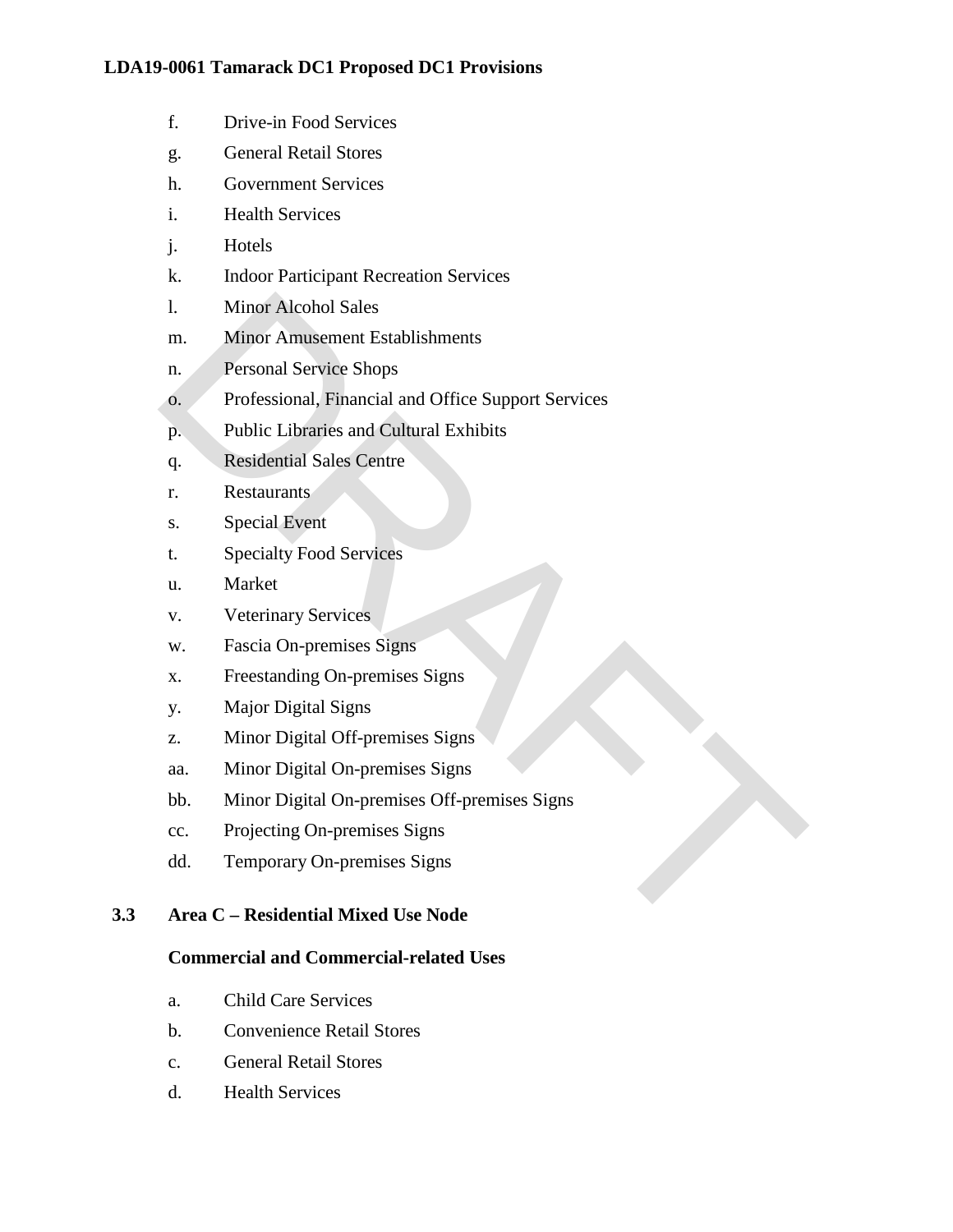- e. Personal Service Shops
- f. Professional, Financial and Office Support Services
- g. Residential Sales Centre
- h. Restaurants
- i. Specialty Food Services
- j. Fascia On-premises Signs
- k. Freestanding On-premises Signs
- l. Projection On-premises Signs
- m. Temporary On-premises Signs

# **Residential and Residential-related Uses**

- a. Apartment Housing
- b. Live Work Unit
- c. Minor Home Based Business
- d. Row Housing
- e. Stacked Row Housing

## **3.4 Area D – Medium Density Residential Node**

- a. Apartment Housing
- b. Live Work Unit
- c. Minor Home Based Business
- d. Row Housing
- e. Stacked Row Housing

# **3.5 Area E – Mid-Rise Medium Density Node** k. Freestanding On-premises Signs<br>
1. Projection On-premises Signs<br>
m. Temporary On-premises Signs<br> **Residential and Residential-related Uses**<br> **a.** Apartment Housing<br>
c. Minor Home Based Business<br>
d. Row Housing<br>
e. Stack

- a. Apartment Housing
- b. Row Housing
- c. Stacked Row Housing

# **4. Development Objectives and Regulations**

## **4.1 Site Planning and Building Design Objectives**

- a. On-site development shall:
	- i. function as a walkable commercial centre with a pedestrian-friendly commercial node, creating a sense of place for users;
	- ii. relate to adjacent built forms, roadways, uses, functions and activities, with particular attention to adjacent public transit facilities;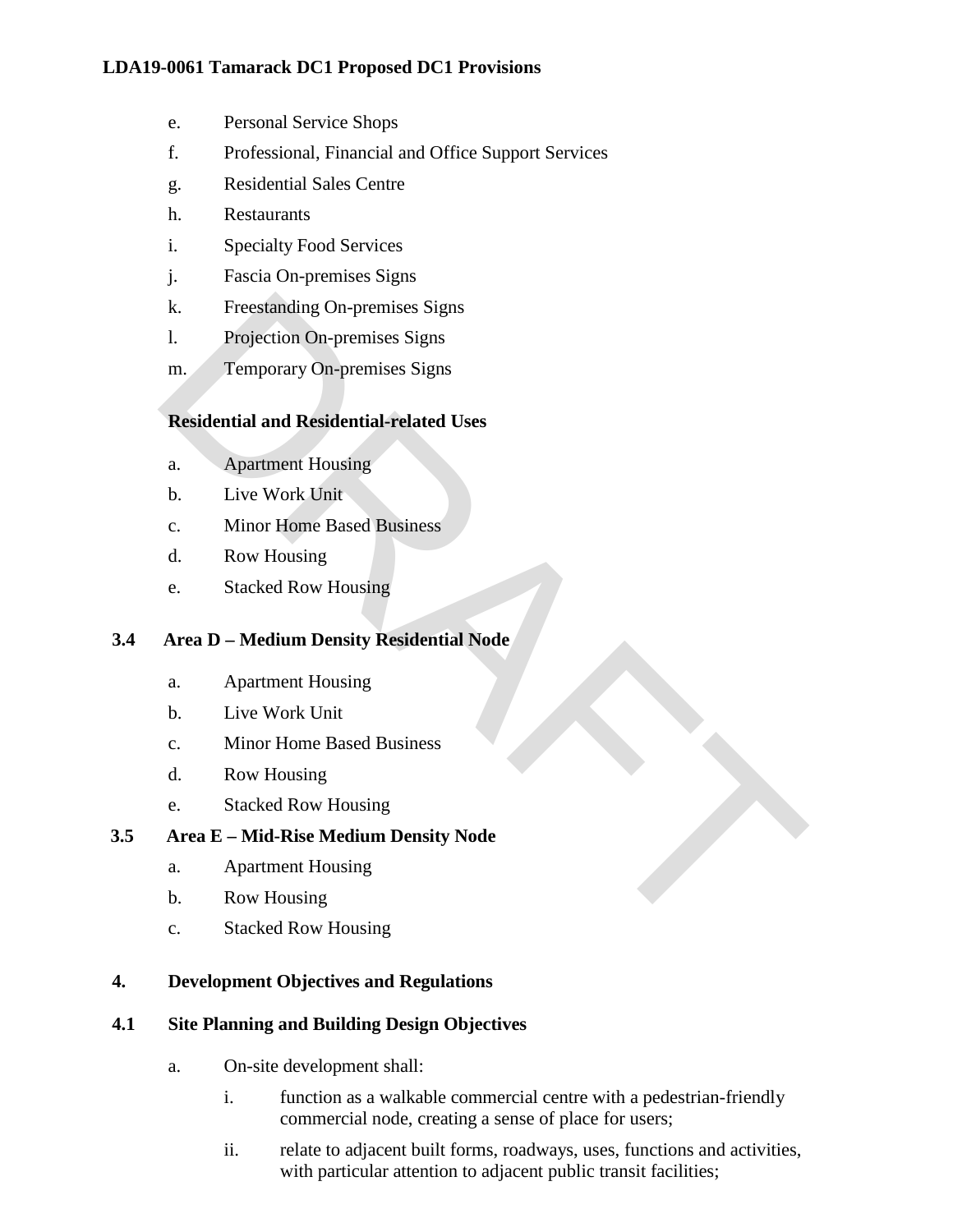- iii. include outdoor nodes of character such as wayfinding signage, art work, bike racks, play. seating, landscaped, and hard surfaced areas; and
- iv. be phased to accommodate opportunities for future intensification as market conditions change.

# **4.2 General Development Regulations**

- a. Development shall be in general accordance with the objectives and the attached appendices.
- b. At the Development Permit stage a generalized concept plan shall be submitted for all new building development or substantial redevelopment to illustrate how the proposed development will integrate with existing and future surrounding and on-site development. The concept plans shall show the location of existing and future buildings, parking areas, vehicular and pedestrian routes and amenity areas. a. Development shall be in general accordance with the objectives and the attache<br>appendices.<br>At the Development Permit stage a generalized concept plan shall be submitted<br>for all new building development or substantial r
- c. A CPTED Assessment shall be completed to guide the design of public and private spaces and facilities, focusing on natural surveillance and access control.
- d. Major Digital Signs, Minor Digital On-premises Signs, Minor Digital Offpremises Signs, Minor Digital On-premises Off-premises Signs, and Roof Onpremises Signs shall comply with the regulations found in Schedule 59D.3, as amended.
- e. At the Development Permit stage A Universal Design Assessment shall be completed to ensure all public and private spaces and facilities are accessible to people of all ages and abilities.

## **4.3 Specific Development Regulations for Area A - Commercial / Retail / Office Node**

- a. The maximum Floor Area Ratio shall be 0.3.
- b. Notwithstanding section 4.3(a), the maximum Floor Area Ratio may be increased to 1.0 with the submission of a Transportation Impact Assessment (TIA) to the satisfaction of the Development Officer, in consultation with Subdivision Planning and Coordination.
- c. The maximum Height shall be 20.0 m.
- d. The following regulations shall apply to Automotive and Equipment Repair Shops developments:
	- i. Service Bays for Automotive and Equipment Repair Shops shall not front onto Tamarack Way as identified in Appendix I.
	- ii. All activities and mechanical equipment associated with Automotive and Equipment Repair Shops shall be located within an enclosed building designed to service vehicles with a maximum weight of 3,500 kg (7,716 lbs.).
	- iii. Automotive and Equipment Repair Shops shall be designed as integral components of buildings accommodating other uses, rather than as standalone structures.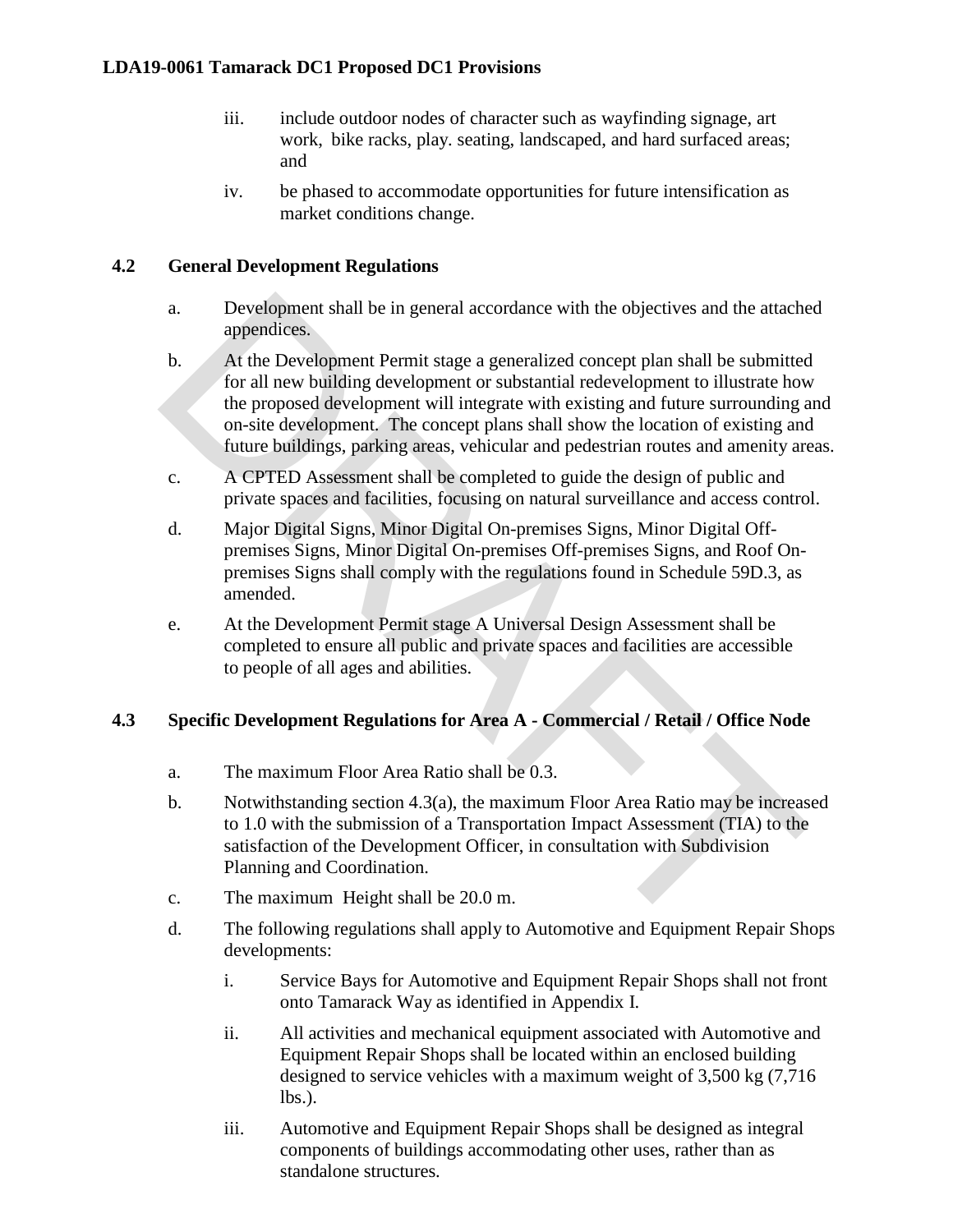- e. The following regulations shall apply to Gas Bar developments:
- f. Where Gas Bars are located adjacent to Tamarack Way, decorative landscaping shall be utilized to screen the development from the pedestrian environment.
- g. Signs shall comply with the regulations in Schedule 59 D, as amended.

# **4.4 Specific Development Regulations for Area B Pedestrian-Oriented Commercial Node**

- a. Buildings shall be clustered to create a defined edge along Maple Road as to minimize the open spaces between buildings.
- b. The maximum Floor Area Ratio shall be 0.3.
- c. Notwithstanding section 4.4(b), the maximum Floor Area Ratio may be increased to 1.0 with the submission of a Transportation Impact Assessment (TIA) to the satisfaction of the Development Officer, in consultation with Subdivision Planning and Coordination. a. Buildings shall be clustered to create a defined edge along Maple Road as to<br>minimize the open spaces between buildings.<br>
b.<br>
The maximum Floor Area Ratio shall be 0.3.<br>
c.<br>
C. Notwithstanding section 4.4(b), the maxim
- d. The maximum Floor Area of any individual business premises adjacent to Tamarack Way shall not exceed 500m2.
- e. The maximum Height shall not exceed 14.0 m.
- f. Notwithstanding section 4.4(e), the maximum Height for Hotels shall not exceed 18.0 m.
- g. Bars and Neighborhood Pubs shall be limited to a maximum of 100 occupants and 120 m2 of Public Space.
- h. Restaurants shall be limited to a maximum of 200 occupants and 275 m2 of Public Space.
- i. Specialty Food Services shall be limited to a maximum of 200 occupants and 275 m2 of Public Space.
- j. Buildings shall be designed and oriented to incorporate active frontage along Tamarack Way, in the following manner:
	- i. buildings shall be built to the front property lines. The Development Officer may allow building Setbacks up to 4.5 m to accommodate street related activities, such as sidewalk cafes, architectural features and Landscaping that contribute to the pedestrian-oriented shopping character of the area.
	- ii. a minimum of 50% of the ground floor fronting Tamarack Way, shown in Appendix I, shall have exterior glazing between 0.6 m and 2.5 m in height;
	- iii. horizontal breaks of uninterrupted Façade shall not exceed 12.0 m in length;
	- iv. on Corner Lots the Façade treatment shall wrap around the side of the building to provide a consistent profile facing both roadways. This includes private and public roadways.
	- v. vehicle parking shall be located at the side or rear of the building where possible.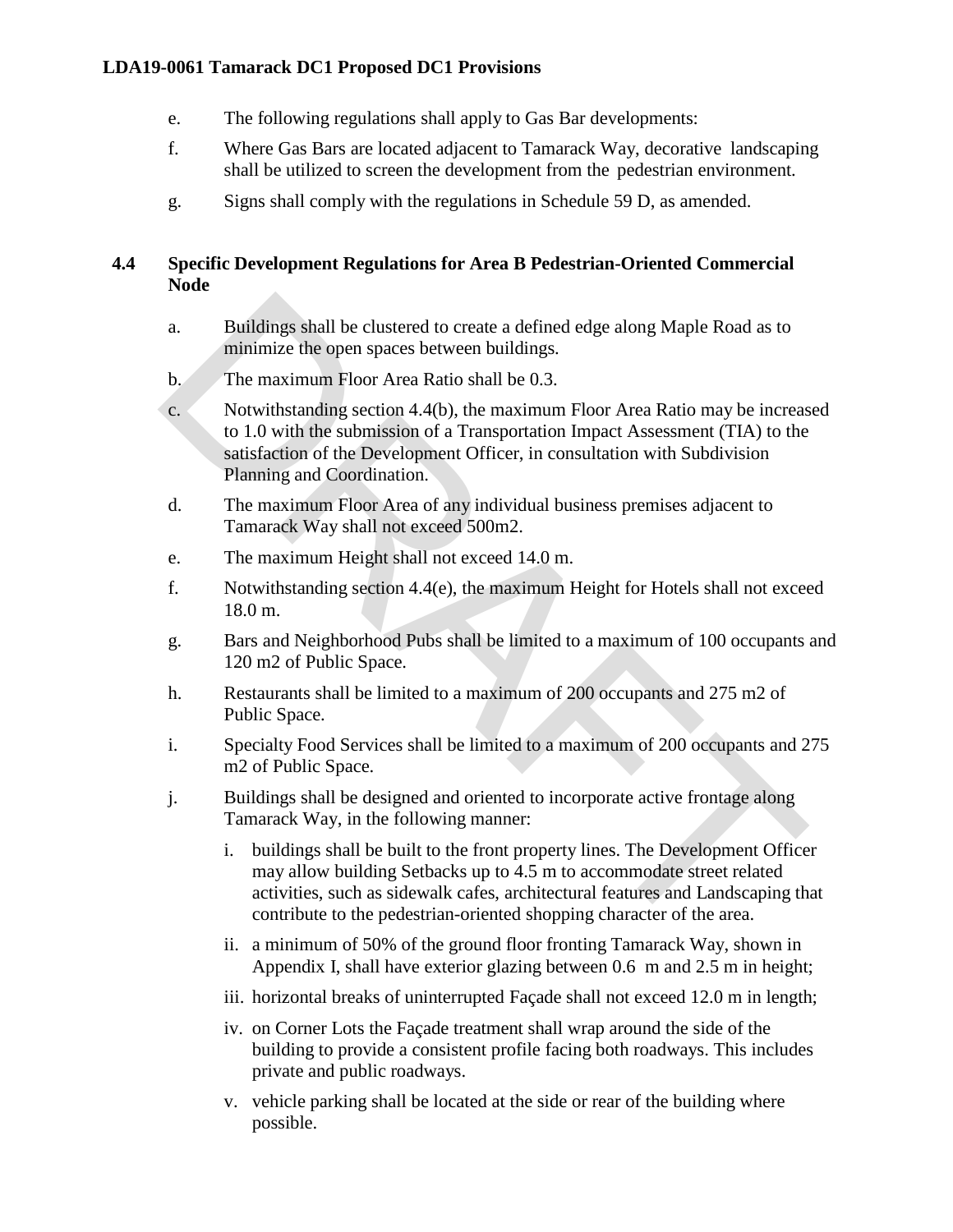- vi. drive-through service windows shall be oriented away from Tamarack Way and Maple Road and placed, wherever possible, at the rear of the building;
- k. Signs shall comply with the regulations in Schedule 59 D, as amended.

### **4.5 Specific Development Regulations for Area C Residential Mixed Use Node**

- a. The maximum density shall be 224 Dwellings/ha.
- b. The maximum Floor Area Ratio shall be 3.0
- c. The maximum Height shall be 45.0 m.
- d. The minimum Front Setback shall be 3.0 m
- e. The minimum Rear Setback shall be 7.0 m
- f. The minimum Side Setback shall be 1.0 m for each Storey or partial Storey, up to 7.5 m, except that at least 2.0 m shall be provided in all cases.
- g. Restaurants shall be limited to a maximum of 200 occupants and 275 m2 of Public Space.
- h. Specialty Food Services shall be limited to a maximum of 200 occupants and 275 m2 of Public Space.
- i. Ground oriented units or enhanced landscaping shall be provided along Tamarack Way and the Pedestrian Link as shown in Appendix 1. Enhanced landscaping shall require number of trees and shrubs to exceed the minimum landscaping requirements by 15%. b. The maximum Floor Area Ratio shall be 3.0<br>
c. The maximum Froin Seibtack shall be 3.0 m.<br>
d. The minimum Front Seibtack shall be 3.0 m<br>
e. The minimum Rear Seibtack shall be 7.0 m<br>
f. The minimum Rear Seibtack shall be
- j. Apartment Housing shall only be accommodated:
	- i. in free standing residential buildings with or without ground floor commercial Uses and which may have Row or Stacked Row Housing at the base; or
	- ii. as part of a comprehensively developed project where buildings are attached and can vary from predominantly residential to mixed-use.
- k. In mixed-use buildings, the residential entrances shall be designed separate from non-residential Uses and address the street in a prominent manner.
- l. At-grade residential developments shall provide separate, individual access at ground level and feature identifiable doorways, landscaped terraces, pedestrian lighting, and patios. They shall ensure adequate privacy through the provision of Privacy Screening and at least a 0.75m grade separation above the adjacent City sidewalk.
- m. The maximum Floor Area of any individual business premises shall not exceed 465 m2.
- n. Non-Residential Uses shall not be developed in a free standing structure.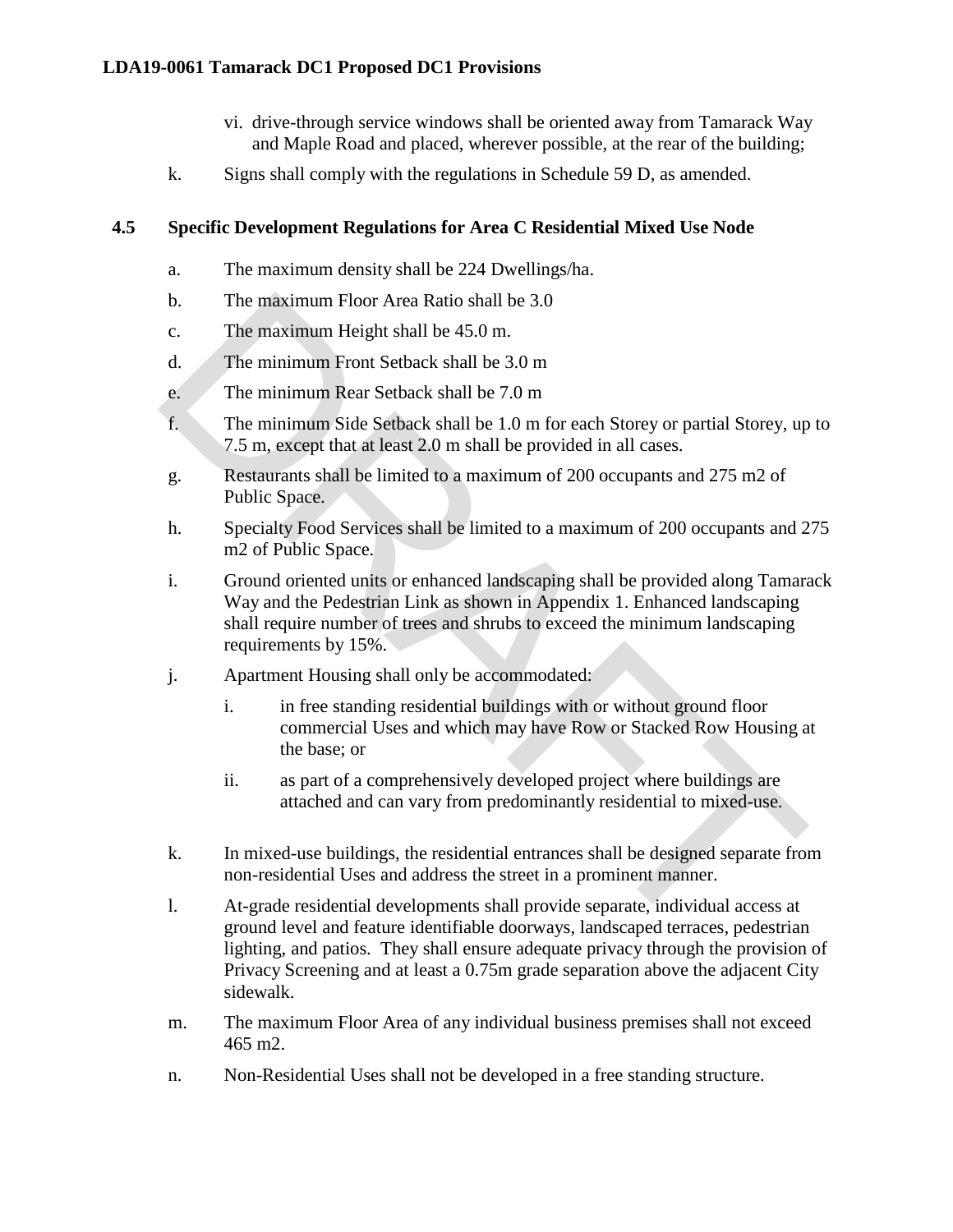- o. The top two Storeys of a building over 11 min Height shall be articulated differently than lower Storeys through the use of distinct materials, Setbacks, Stepbacks, trusses or other architectural features.
- p. The minimum separation distance between Towers shall be 30 m.
- q. The portion of the building that is greater than 20 m in Height is limited to a maximum Floor Plate of 1250 m2.
- r. Signs shall comply with the regulations in Schedule 59 B, as amended.

# **4.6 Specific Development Regulations for Area D Medium Density Residential Node**

- a. This area shall be developed in accordance with the regulations of the RA7 Zone.
- b. Buildings shall be oriented towards Tamarack Way.

# **4.7 Specific Development Regulations for Area E Mid-Rise Medium Density Node**

- a. The maximum density shall be 125 Dwellings/ha.
- b. The maximum Floor Area Ratio shall be 2.5.
- c. The maximum Height shall be 23.0 m, except that:
	- i. Accessory buildings shall have a maximum height of 8.0 m.
- d. The minimum West Setback shall be 6.0 m.
- e. The minimum North and South Setback shall be 1.0 m for each Storey or partial Storey, to a maximum of 4.5 m, except that at least 2.0 m shall be provided in all cases.
- f. The minimum East Setback shall be 6.0 m.
- g. A minimum Amenity Area of 7.5 m2 per Dwelling shall be provided.
- h. At-grade residential development shall provide more than one building entrance for residents and shall feature identifiable entrances for visitors.
- i. Building massing shall be minimized by building orientation, window placement, articulation, entryway features, and landscaping that provides colour throughout the year. 1. Signs stran compty whit the regulations in Schedule 39 D, as an<br>entercolories.<br>Specific Development Regulations for Area D Medium Density Residential Node<br>a.<br>This area shall be developed in accordance with the regulatio
- j. The landscaped berm shall be counted toward the East Setback Landscaping requirement.
- k. Pedestrian Connections that are developed through surface parking areas shall be designed as enhanced parking islands with walkways and shall include landscaped islands with raised curbs and a 1.5 m hardsurfaced sidewalk, and shall be designed to be continuous in level, colour and materiality in order to promote pedestrian priority for people of all ages and abilities.
- l. Pedestrian Connections shall be provided between Amenity Areas, building entrances and parking areas, and to the commercial lands to the west. All shall be designed to be continuous in level, colour, and materiality in order to promote pedestrian priority for people of all ages and abilities.
- m. The minimum Setback for Accessory buildings shall be the same as the Setback for principal buildings.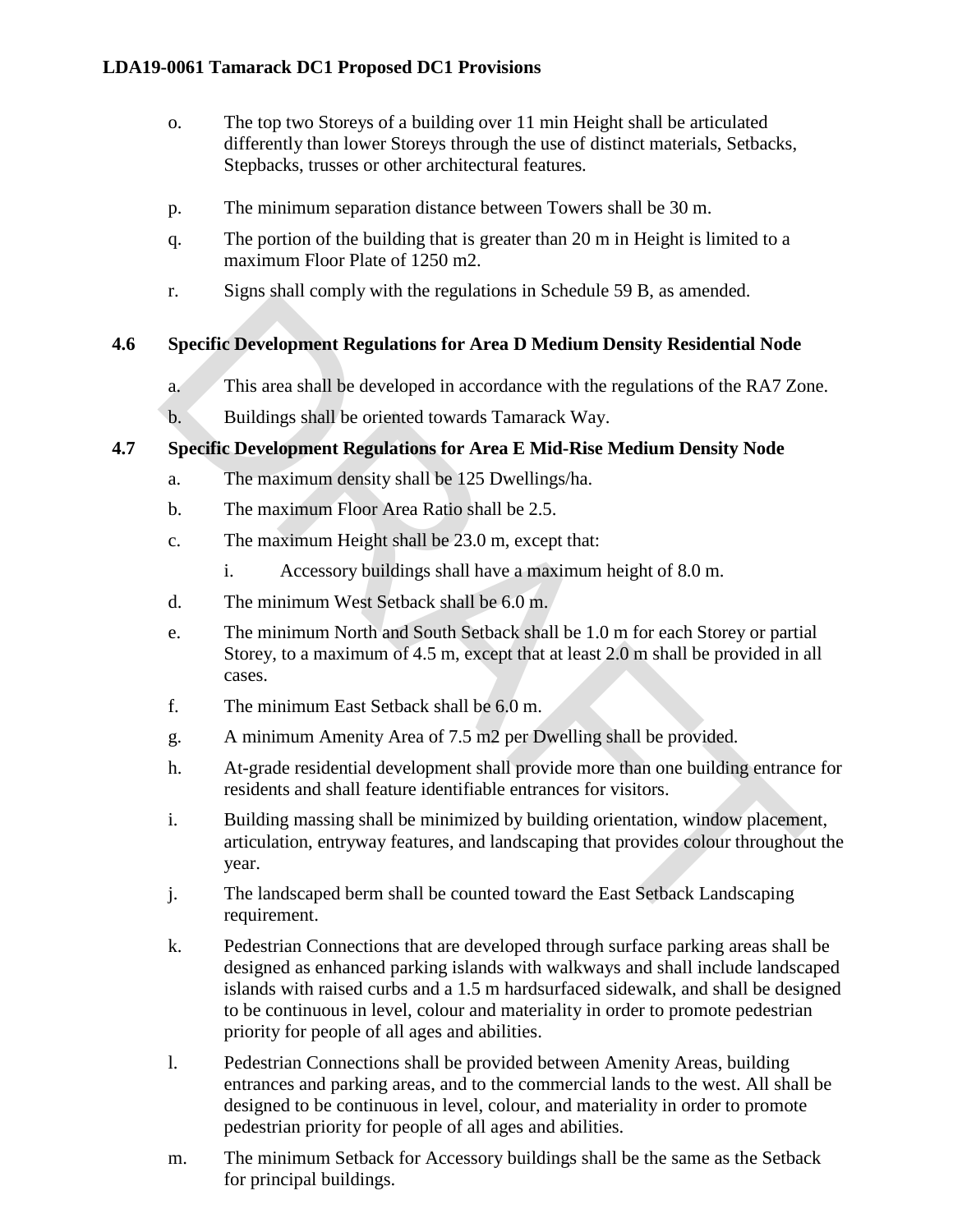- n. Accessory buildings shall be limited to shared community recreation facilities for residents only.
- o. Signs shall comply with regulations in Schedule 59B, as amended.

### **4.8 Site Design Regulations**

- a. Buildings shall generally, to the satisfaction of the Development Officer, be oriented to:
	- i. frame (or be located at) the corners of intersections of private internal roadways;
	- ii. frame major vehicular and pedestrian entry/exit points to and from the Site without impeding vehicular and pedestrian movement sight lines; and
	- iii. permit views into the Site along the axis of roadways and walkways intersecting Tamarack Way.
- b. Along the private internal roadways, the spaces between freestanding structures shall be improved to include:
	- i. landscaped pedestrian connections;
	- ii. small pockets of landscaped parking areas;
	- iii. public seating areas; and
	- iv. landscaped open spaces.

## **4.9 Building Design Regulations**

a. Buildings shall use a variety of architectural elements and treatments, materials and colours to break up the massing, and no walls that face a public street, private internal roadways or connecting pedestrian walkway shall have a blank uninterrupted length exceeding 12.0 m. The massing of building walls may be reduced through the use of architectural elements such as columns, ribs, pilasters or piers, changes in plane, changes in building finishes, materials and textures, or other features that create an identifiable pattern and pedestrian scaled architecture, such as shown in Figure 1. 1. Further (or blocated at) the corners of intersections of private internal<br>readways;<br>
in me correlate and pedestrian entry/exit points to and from the<br>
uniform major vehicular and pedestrian movement sight lines; and<br>
ii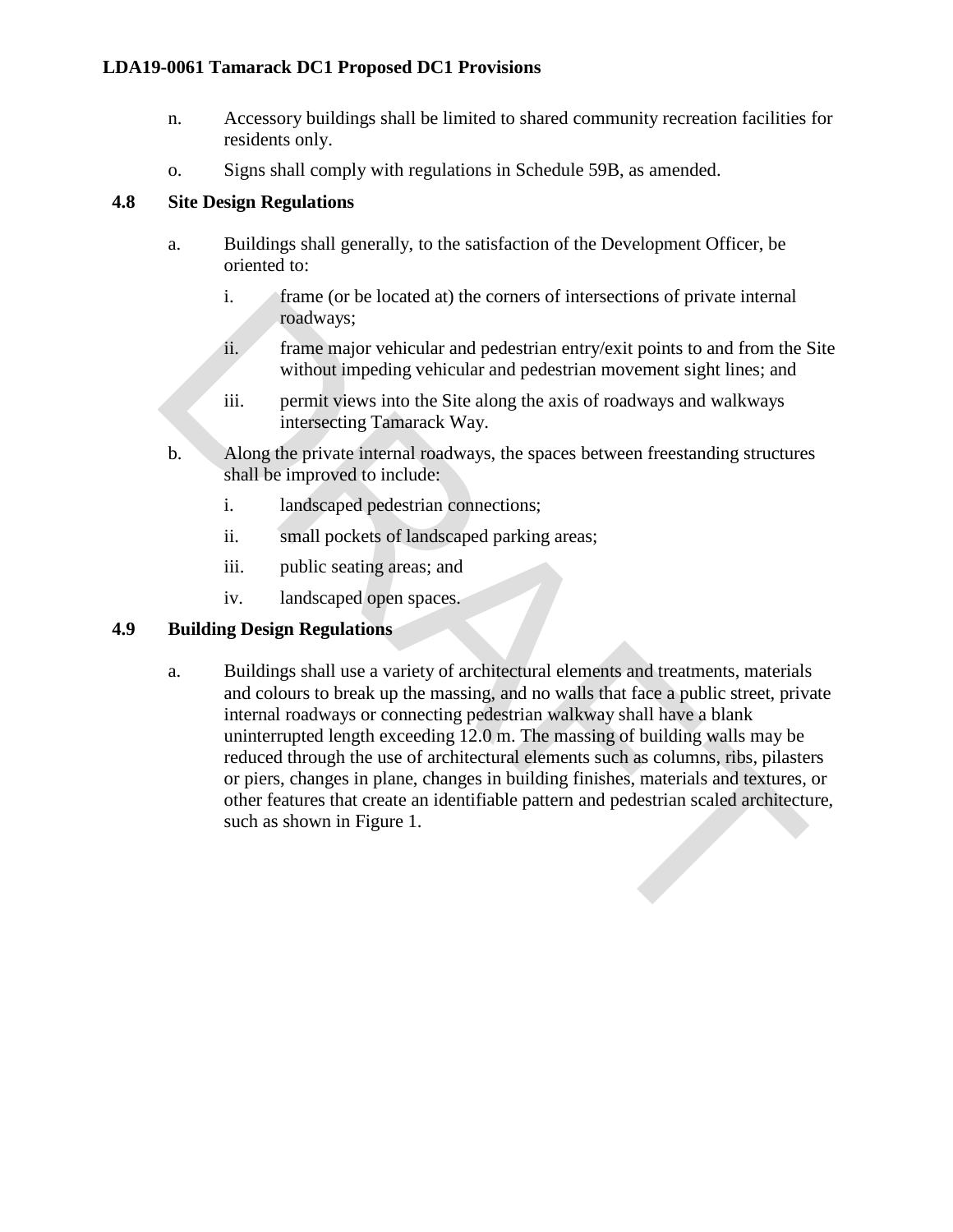

- b. Building materials shall be sustainable, durable, high quality and appropriate for the development.
- c. All buildings shall be designed and finished to generally conform to a consistent architectural theme using similar architectural design elements, materials and colours. A consistent theme shall be developed and complemented through the design of lighting, sidewalk pattern, street furniture and Landscaping.
- d. Buildings shall provide active frontages wherever possible, and shall be designed to include a clearly identifiable primary entrance through the use of recesses, projections, canopies, porticos, overhangs, arcades, peaked roof forms, arches, outdoor patios, display windows, planters, walls, or other similar design elements (see example, Figure 2). Figure 1 – Example of Building Elevation<br>
b.<br>
Building materials shall be sustainable, durable, high quality and appropriate for<br>
the development.<br>
C.<br>
All buildings shall be designed and finished to generally conform to a



*Figure 2 – Example of Commercial Retail Unit Active Frontage*

e. All mechanical equipment, including roof mechanical units, shall be concealed by screening in a manner compatible with the architectural character of the building or concealed by incorporating it within the building.

### **4.10 Access, Circulation and Parking**

- a. Private internal roadways shall be established to accommodate the peak traffic volumes for the Site to the satisfaction of Subdivision Planning and Coordination.
- b. Pedestrian Connections in Areas A and B shall be established through the utilization of Landscaping, pedestrian-level lighting, signage systems, and a minimum 1.5 m hard-surfaced sidewalk to reduce pedestrian conflict and create a pedestrian-friendly design. Where vehicular access is also provided in these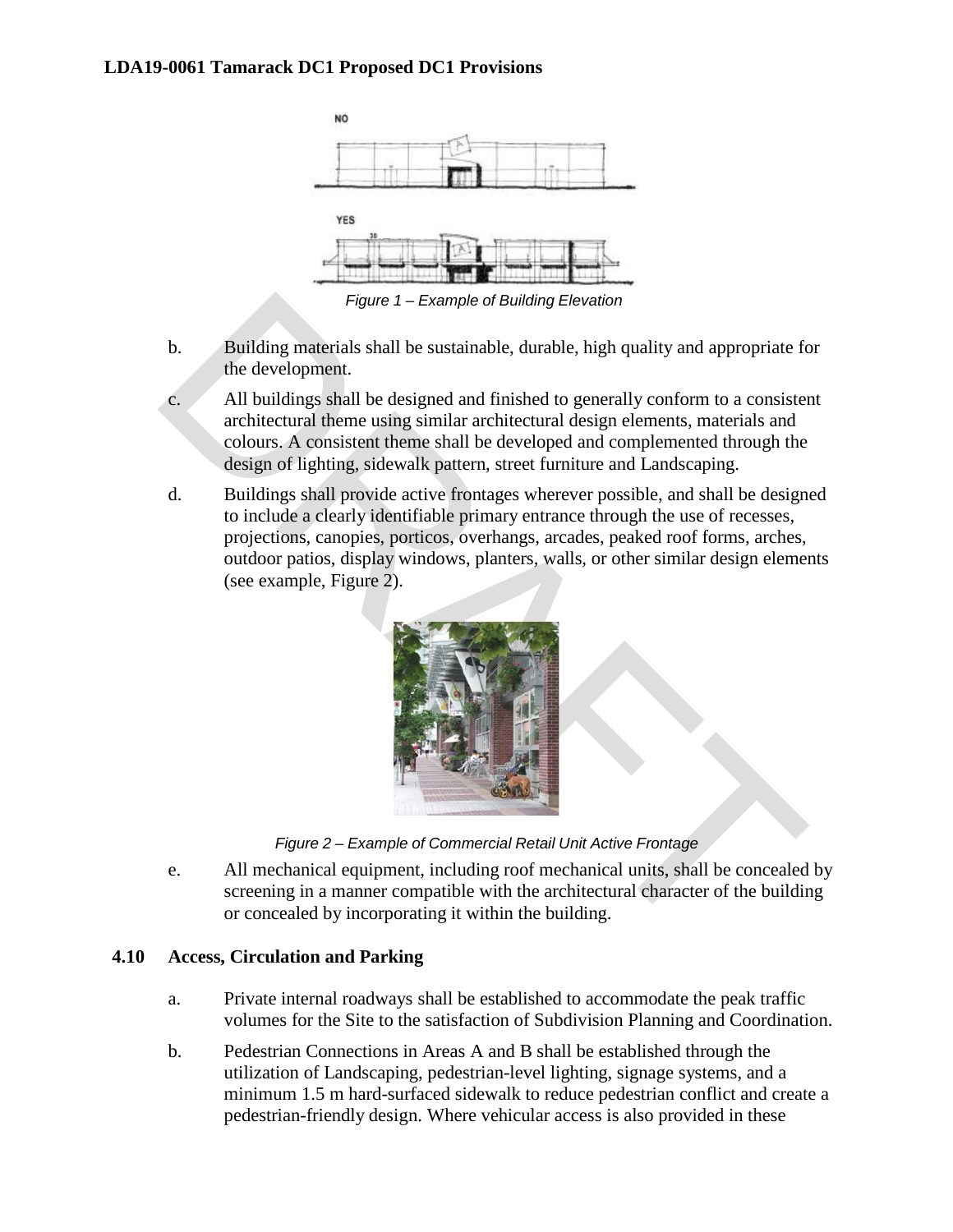locations, the Pedestrian Connection shall be required on both sides of private internal roadways. Where developed through surface parking areas, Pedestrian Connections shall be designed as enhanced parking islands with walkways and shall include landscaped islands with raised curbs and a 1.5 m hard-surfaced sidewalk. Remedial treatment such as raised pedestrian crossings, landscaping, forecourts and landings, special paving, light and bollards shall be provided at significant points of pedestrian and vehicular interaction.

- c. Sidewalks in Areas A and B shall be provided in the front of large format buildings at a minimum of 3.0 m in width, the fronts of freestanding Commercial buildings at a minimum of 2.0 m in width.
- d. Interior access road and walkways shall promote contiguous and logical patterns of safe pedestrian and vehicular movement through the Site and between the Site and surrounding development and Uses.
- e. Parking areas shall:
	- i. facilitate safe and convenient pedestrian movement;
	- ii. be appropriately landscaped to soften their appearance and add visual interest; and
	- iii. be dispersed and segmented.
- f. Vehicular and bicycle parking shall be located to the satisfaction of the Development Officer and Subdivision Planning and Coordination
- g. Parking areas shall be dispersed and segmented by means of on-site private roads, drive aisles, pedestrian corridors and/or landscaped islands.
- h. No parking, loading, storage, trash collection, outdoor service or display area shall be permitted within a required Setback. Surface Parking, loading, storage and trash collection areas shall be located to the rear or sides of buildings, generally to the interior of blocks where possible, and shall be screened from view from any adjacent Sites, public or private roadways, and designed to ensure vehicles do not encroach or back onto public or private road right-of-way. buildings at a minimum of 3.0 m in width, the fronts of freestanding Commerci<br>
buildings at a minimum of 2.0 m in width.<br>
Interior access road and walkways shall promote contiguous and logical patter<br>
of safe pedestrian an
- i. Notwithstanding 4.10 (h), in Areas C and D parking, loading and trash collection may project into a required Side or Rear Setback, except Setbacks adjacent to public roadways, a minimum Setback of 2.5 m shall be maintained.
- j. Notwithstanding 4.10 (h), in Area E, parking, loading and trash collection may project into a required Setback.
- k. Any on-street parking on the private roadways shall be located and designed such that it does not interfere with the operations of the private roadway intersections with Tamarack Way, 17 Street and Maple Road to the satisfaction of the Development Officer in consultation with Subdivision Planning and Coordination.

## **4.11 Landscaping and Amenities**